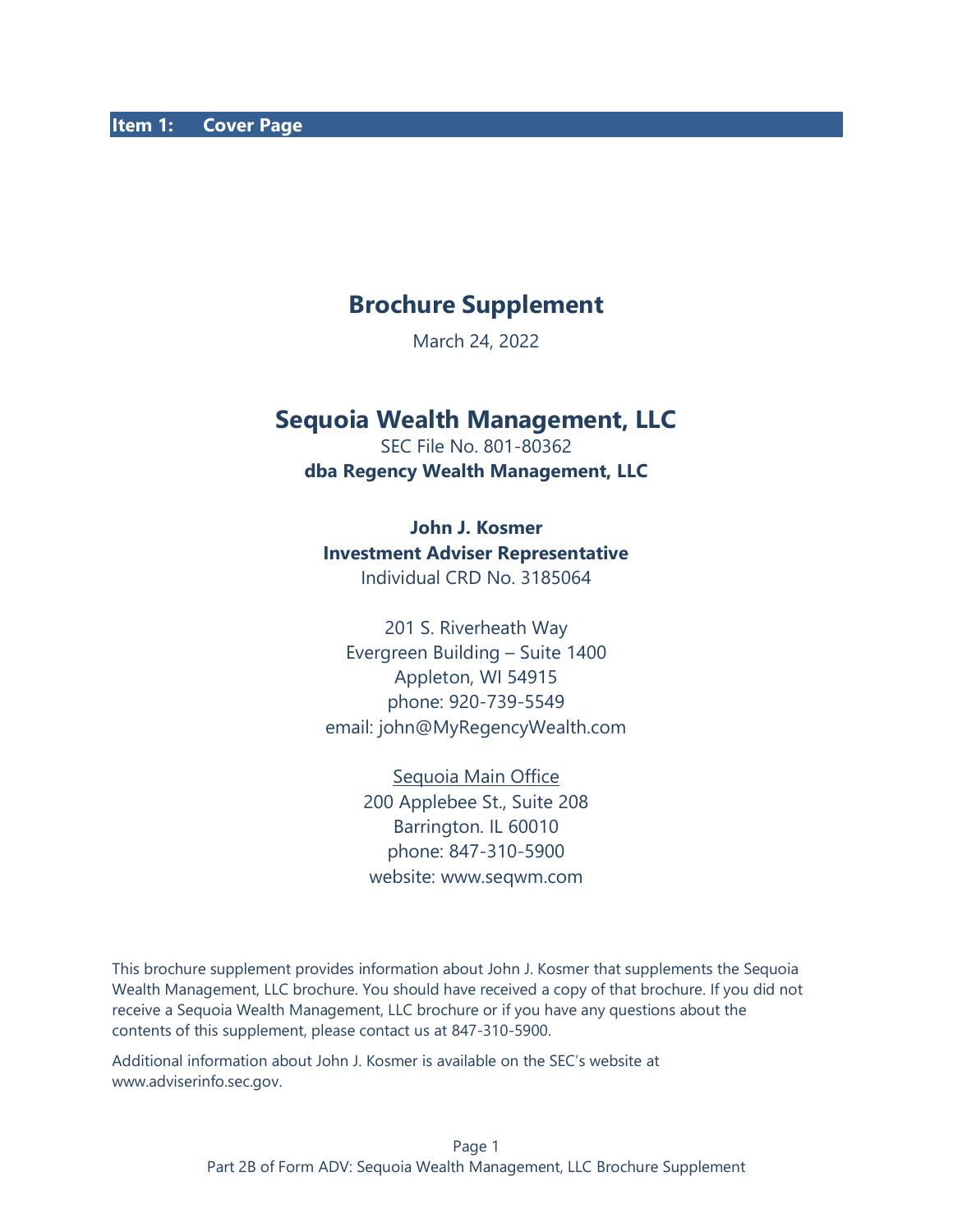#### **Item 2: Educational Background and Business Experience**

John J. Kosmer (b. 1975) is an Investment Adviser Representative with Sequoia Wealth Management, LLC.

#### **A. Educational Background**

John Kosmer does not have a formal post-secondary education to disclose.

#### **B. Business Background**

| Investment Adviser Representative, Sequoia Wealth Management, LLC 04/2015–Present |                 |
|-----------------------------------------------------------------------------------|-----------------|
| Registered Representative, LPL Financial, LLC                                     | 09/2009–Present |
| Owner, Get-A-Round Golf, LLC                                                      | 03/2003-Present |

#### **C. Professional Designations**

#### **Retirement Income Certified Professional® (RICP®)**

The RICP® designation is offered by The American College of Financial Services. The RICP program consists of three courses: retirement income process, strategies, and solutions; sources of retirement income; and managing a retirement income plan. The program is designed for financial professionals who already have a broad-based financial planning credential, such as Chartered Financial Consultant, Certified Financial Planner®, or Chartered Life Underwriter® (CLU), or whose businesses already emphasize retirement income planning.

Applicants must have three-plus years of relevant work experience. Applicants are also required to complete the three online courses and pass a 100-question exam. RICPs must adhere to a code of ethics and meet continuing education and reporting requirements.

#### **Item 3: Disciplinary Information**

John Kosmer does not have any disciplinary action to report. Public information concerning his registration as an investment advisor representative may be found by accessing the SEC's public disclosure site at www.adviserinfo.sec.gov.

#### **Item 4: Other Business Activities**

John Kosmer conducts business for Sequoia Wealth Management under the dba Regency Wealth Management, LLC.

John Kosmer is a registered representative of LPL Financial, a FINRA-registered broker-dealer. LPL Financial is a financial services company engaged in the sale of investment products. Professionals who effect transactions for advisory clients may receive transaction or commission compensation from LPL Financial. The recommendation of securities transactions for commission creates a conflict of interest in that Sequoia is economically incented to effect securities transactions for clients. Although Sequoia strives to put its clients' interests first, such